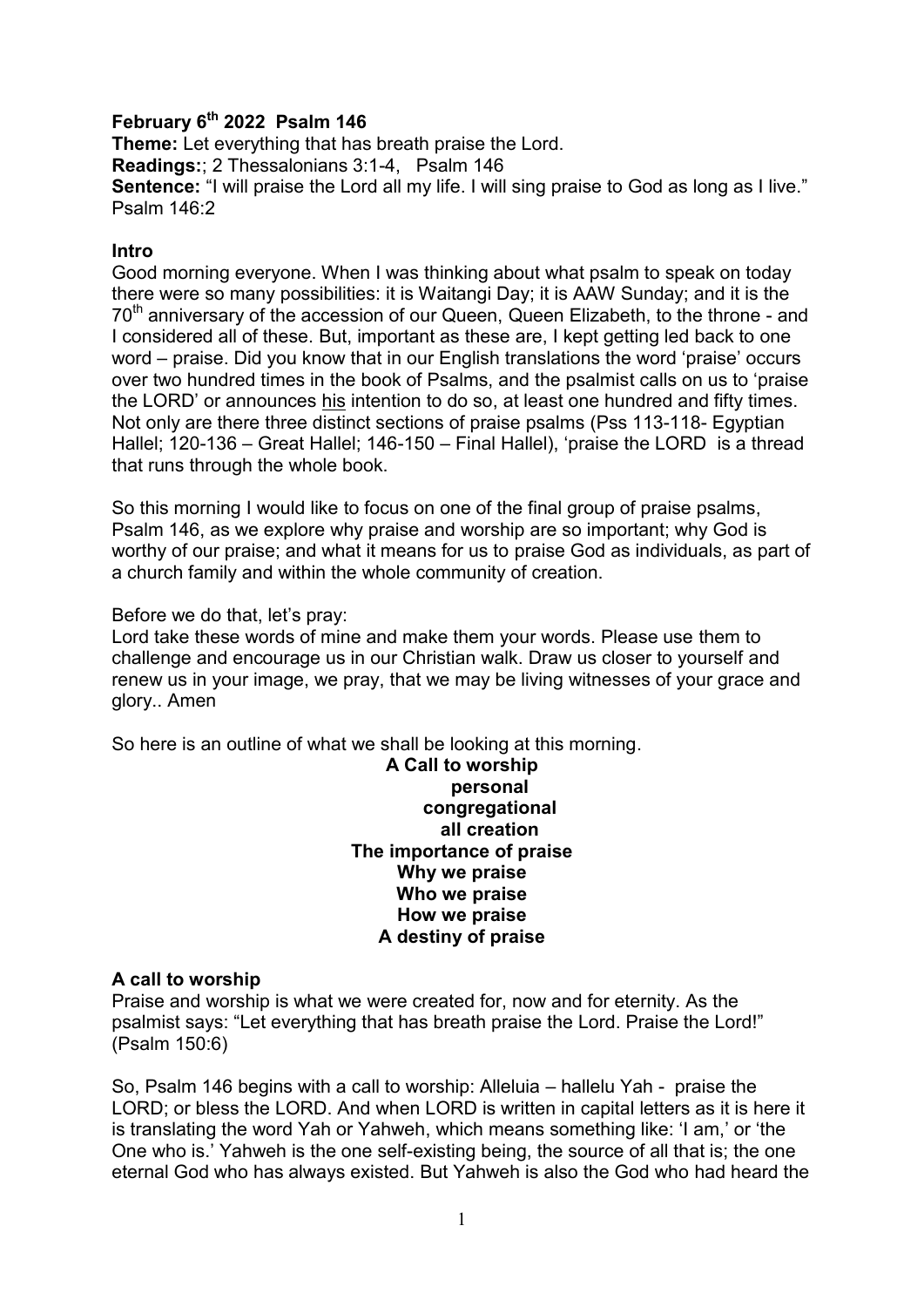cries of his people in Egypt; who rescued them; and entered into a covenant relationship with them. He is now their God and they are his people. All of this lies behind the simple encouragement to Praise the Lord- we praise God for who He is and for all that He has done for us.

And I say 'we' because the verb is plural – the psalmist is calling on everyone to praise God. Most likely this psalm was used in the context of temple worship and the leader is calling on the whole congregation to praise their God.

# **Personal worship**

But the psalmist is also calling on each individual to follow his example in praising God. He says: "Praise the LORD. Praise the LORD, my soul. I will praise the LORD all my life; I will sing praise to my God as long as I live. (Psalm 146:1-2)

It is his determined intent to praise God every day of his life. This is not a fleeting response made when he is caught up in a wonderful atmosphere of praise and worship but a lifelong commitment - on good days and bad.

Listen to his heart cry, his passion for praise:

Psalm 42:1-2

As the deer pants for streams of water, so my soul pants for you, my God. <sup>2</sup> My soul thirsts for God, for the living God.

# Psalm 108:1-2

My heart, O God, is steadfast; I will sing and make music with all my soul.

<sup>2</sup> Awake, harp and lyre! I will awaken the dawn.

Psalm 92:1-3

It is good to praise the LORD and make music to your name, O Most High,

<sup>2</sup> proclaiming your love in the morning and your faithfulness at night,

 $3\,$  to the music of the ten-stringed lyre and the melody of the harp.

Morning and evening: the psalmist starts and ends his day with praise. We may not have the musical talent of the psalmist but we can certainly follow his example by starting the day with words of praise and, at the end of the day, look back, to count our blessings, and to praise God.

And a personal commitment to praise God daily is not just about me. A few years ago I went on a course for worship leaders up in Auckland. After a whole week of teaching and workshops, and experiencing many different ways of worshipping and musical styles, we concluded that the most important thing was – the people. If the people were a worshipping people the rest didn't matter. To enter fully into a time of worship all that was needed was a group of worshippers. Our individual worship blended together to create something that was greater than its parts. We're better together, as the saying goes. There are many things we can do on our own – pray or read the Bible for example, but there is something special and different about joining together to praise and worship God.

# **Congregational worship**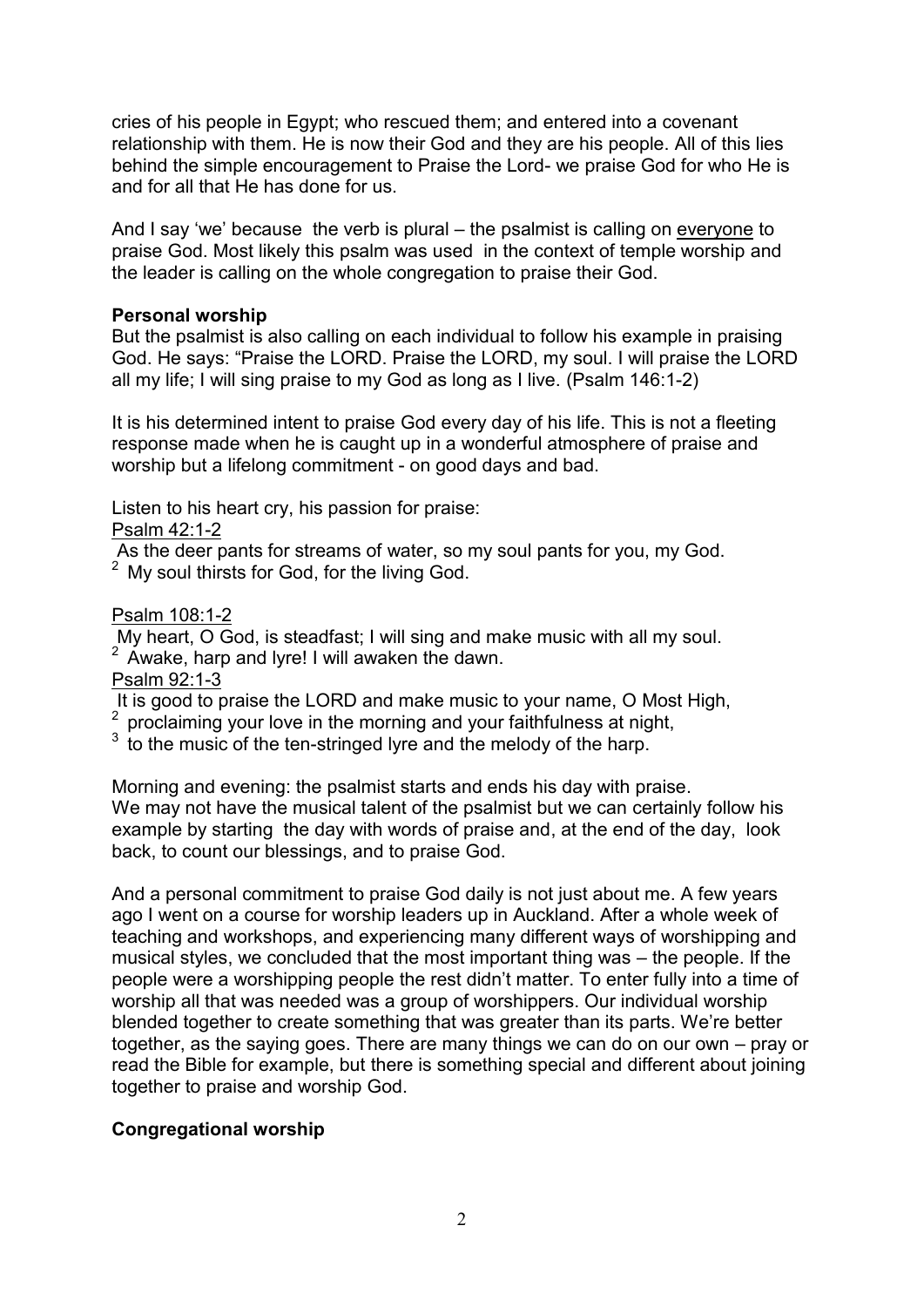As we saw, Praise the Lord is plural – we're all meant to join in. After all, most of the psalms were designed to be sung during temple worship. And that included more than just singing. Praise the Lord can also mean make music to the LORD.

Listen to some of these descriptions of worship and praise:

**Psalm 47:1** Clap your hands, all you nations; shout to God with cries of joy. **Psalm 47:5** <sup>5</sup> God has ascended amid shouts of joy, the LORD amid the sounding of trumpets.

**Psalm 150:3-6** <sup>3</sup> Praise him with the sounding of the trumpet, praise him with the harp and lyre.

praise him with tambourine and dancing,

praise him with the strings and pipe,

praise him with the clash of cymbals,

praise him with resounding cymbals.

Let everything that has breath praise the LORD. Praise the LORD.

Doesn't sound very Anglican does it! Nevertheless, our Prayer Book services start with a call to worship and in the BCP one of the reasons for gathering together is 'to set forth his (God's) most worthy praise.'

**Psalm 100** says: Shout for joy to the LORD, all the earth.

<sup>2</sup> Worship the LORD with gladness; come before him with joyful songs.

<sup>4</sup>Enter his gates with thanksgiving and his courts with praise; give thanks to him and praise his name.

Praise is the key to entering into God's presence. When we worship, God draws near; we can meet with Him for He is enthroned on the praise of his people (Ps 22:3). And when we encounter God we meet the one who can heal, deliver, save and bless. The psalmist is acting as God's messenger, presenting God's invitation to enter in and draw near.

I wonder if we fully realise what is happening as we worship together on a Sunday. Dave Bilbrough, whose songs we sing sometimes, says: we may be meeting in familiar acts of Sunday worship but we "always need to be reminded that we're stepping into something far greater. We are aligning ourselves with the things of heaven as we worship."

In the Bible, God's people sing when they are confronted with spiritual or physical battles, when they need God to break into seemingly impossible situations. Do you remember the story of Jehoshaphat (2 Chron 20:20-23)? When he and his army were vastly outnumbered, God told him to place singers at the front of the army. As they advanced and began to sing and praise God, the opposing armies fought among themselves; all that was left for Jehoshaphat's men to do to carry off the plunder!

When we worship strongholds are broken down, Martin Luther said: "The devil hates a singing Christian."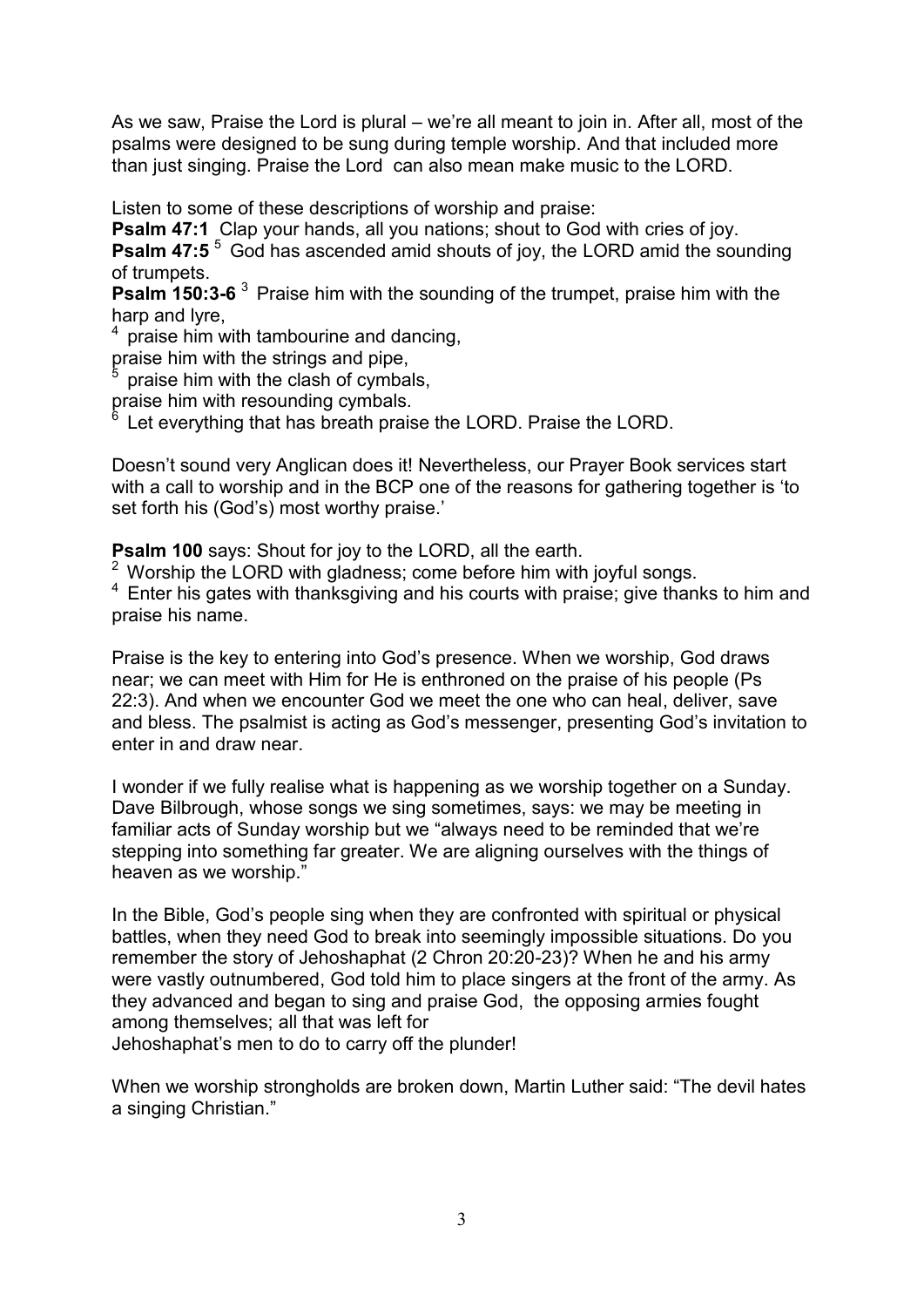## **Creation's praise**

But Psalm 146:6 also reminds us that: "God is the Maker of heaven and earth, the sea, and everything in them." Throughout the psalms we see creation praising its Creator.

Psalm  $19:1<sup>1</sup>$ 

The heavens declare the glory of God; the skies proclaim the work of his hands. " In Psalm 148 the psalmist calls on mountains, hills, sea creatures and much else to praise their creator. And in Revelation 5 we see the new creation continuing to praise God.

## **What is praise and why is it important?**

At one level, praise is our response to anything we find amazing whether it is a beautiful sunset or a good cup of coffee. It is our expression of appreciation and delight in the object of our praise that we naturally want to share with others. I often call John to come and see a beautiful sunset. But for God's people we praise God above all else. St Augustine wrote:

"Great are you, O Lord, and worthy of high praise. You stir us up to take delight in your praise; for you have made us for yourself and our heart is restless till it finds its rest in you."

For Augustine, to be human is to long for God – a longing only fulfilled in the act of worshipping God. One cannot be fully human if one doesn't worship God. That's a pretty amazing statement isn't it. Some of you may know the Westminster Catechism which says that our chief end or purpose is to glorify God and enjoy him for ever.

We are created to be worshippers but who or what we worship is crucially important.

#### **Who we praise**

We are called to worship God alone. In the first commandment God states: "You shall have no other gods before me." Jesus himself told us: "You shall love the Lord your God with all your heart and with all your souls and with all your mind." (Matt 22:37).

Paul, in Romans 1:18-32, spells out the terrible consequences of choosing to worship idols, created things, rather than the Creator who is the source of all life. In our culture there are many things that people choose to put first in their lives – and we at times do the same. But God longs for us to sing to Him because he knows that if we are not singing to Him we are singing to someone or something else, and ultimately that is not good for us.

When we look at Psalm 146 we see something more of the God we worship. He is the one we can rely on. Unlike the capricious gods of the Greeks and Romans he is faithful in looking after His people. And unlike human rulers whose plans come to nothing when they die, or are voted out of office, or side-lined by Covid, our God is eternal, his plans are never ultimately thwarted and there will be a final righting of all wrongs. Our God is a God of compassion and justice and surely worthy of our worship.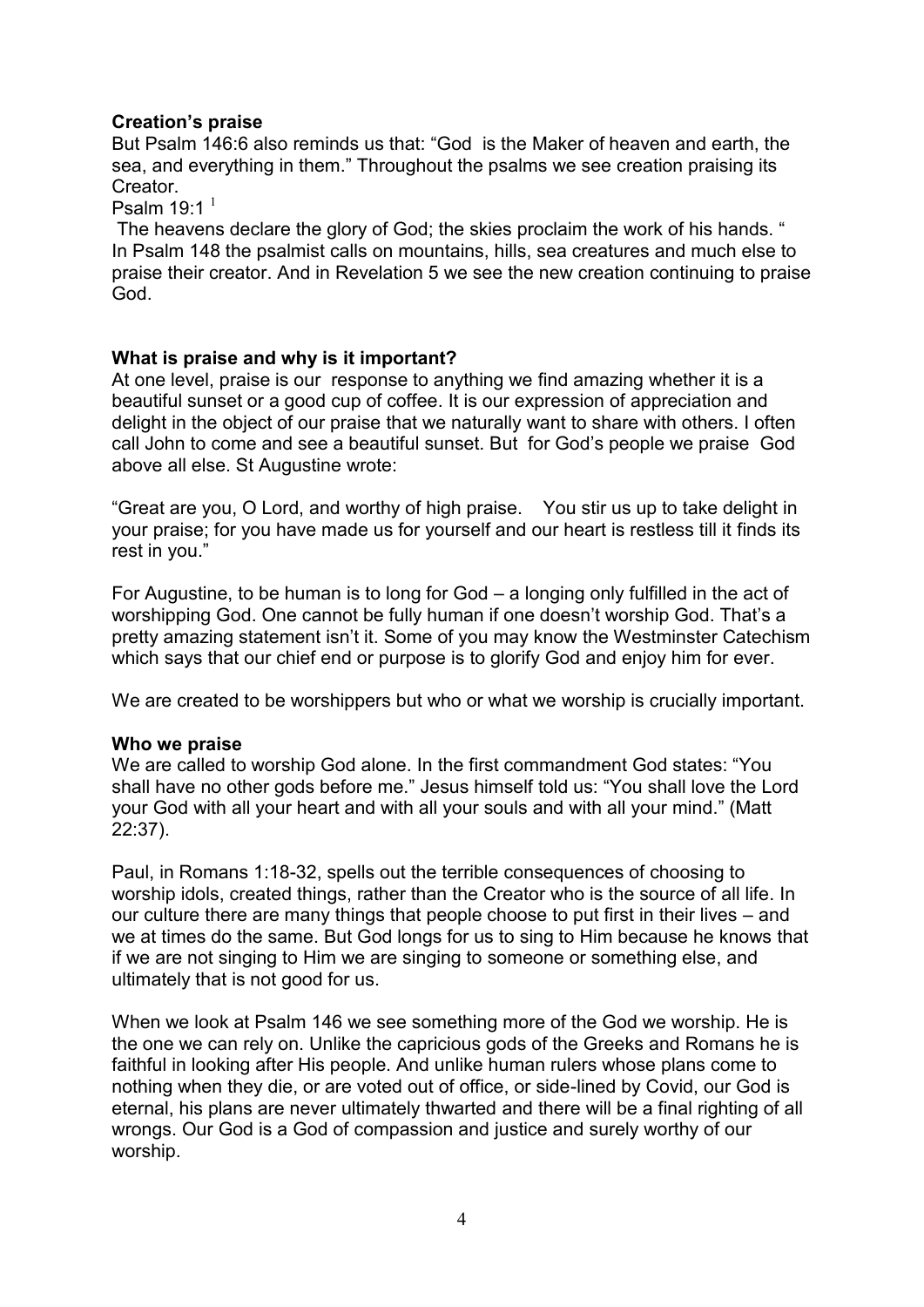### **How we praise**

Worship is also important because when we worship we are putting everything back into its rightful place. We are exalting God to the highest place and placing His will and His ways above our own.

Dave Bilbrough again: "so as we declare who God is we renew our minds with the truths of His character and power. ....That vision begins to work its way down into our daily lives, altering the way we interact with people, changing the way we see the world and increasing our compassion for the lost and the poor. Because we see who God is and witness His active presence in the world, we begin to respond like Jesus by doing what we see the Father doing." (Worship and the presence of God p22)

And that is just what we see happening in Psalm 146:7-9. The psalmist praises God because:

 $<sup>7</sup>$  He upholds the cause of the oppressed and gives food to the hungry. The LORD</sup> sets prisoners free,

 $8$  the LORD gives sight to the blind, the LORD lifts up those who are bowed down, the LORD loves the righteous.

 $9$  The LORD watches over the foreigner and sustains the fatherless and the widow, but he frustrates the ways of the wicked.

Jesus came to do the same Luke 4:18; and we continue this work.. Remember the words of Tom Wright: "Those who are put right with God through the cross are to be putting-right people for the world."

So, we praise God for who he is, and because of who he is we seek to serve him not just in church on Sundays but in our daily lives as we live in obedience to him. Romans 12:1-2 calls us to not only offer a sacrifice of praise but to be a living sacrifice, offering up our live to do His will.

For some of us that may mean choosing to put others and their needs before our own. For some of us that obedience will mean choosing to worship even when things are not good with us. For some it involves good old-fashioned discipline – good oldfashioned turning up week-by-week-and-lifting-your-voice-in –praise to God worship.

But this is what we were created for. It is our role now and for eternity.

For worship is an eternal event: it transcends time, touching prehistory with the worship of God by legions of angels before God spoke the world into being. It is the worship of creation – the worship of the mountains, rivers, trees and birds of Aotearoa NZ before ever humans landed here. It is an eschatological event that takes us to the end of the present age and on into the next as we are gathered around the eternal throne, worshipping and enjoying God for ever.

I'd like us to finish by saying together Revelation 5:11-14

## **Revelation 5:11-14 (NIV2011)**

 $11$  Then I looked and heard the voice of many angels, numbering thousands upon thousands, and ten thousand times ten thousand. They encircled the throne and the living creatures and the elders.